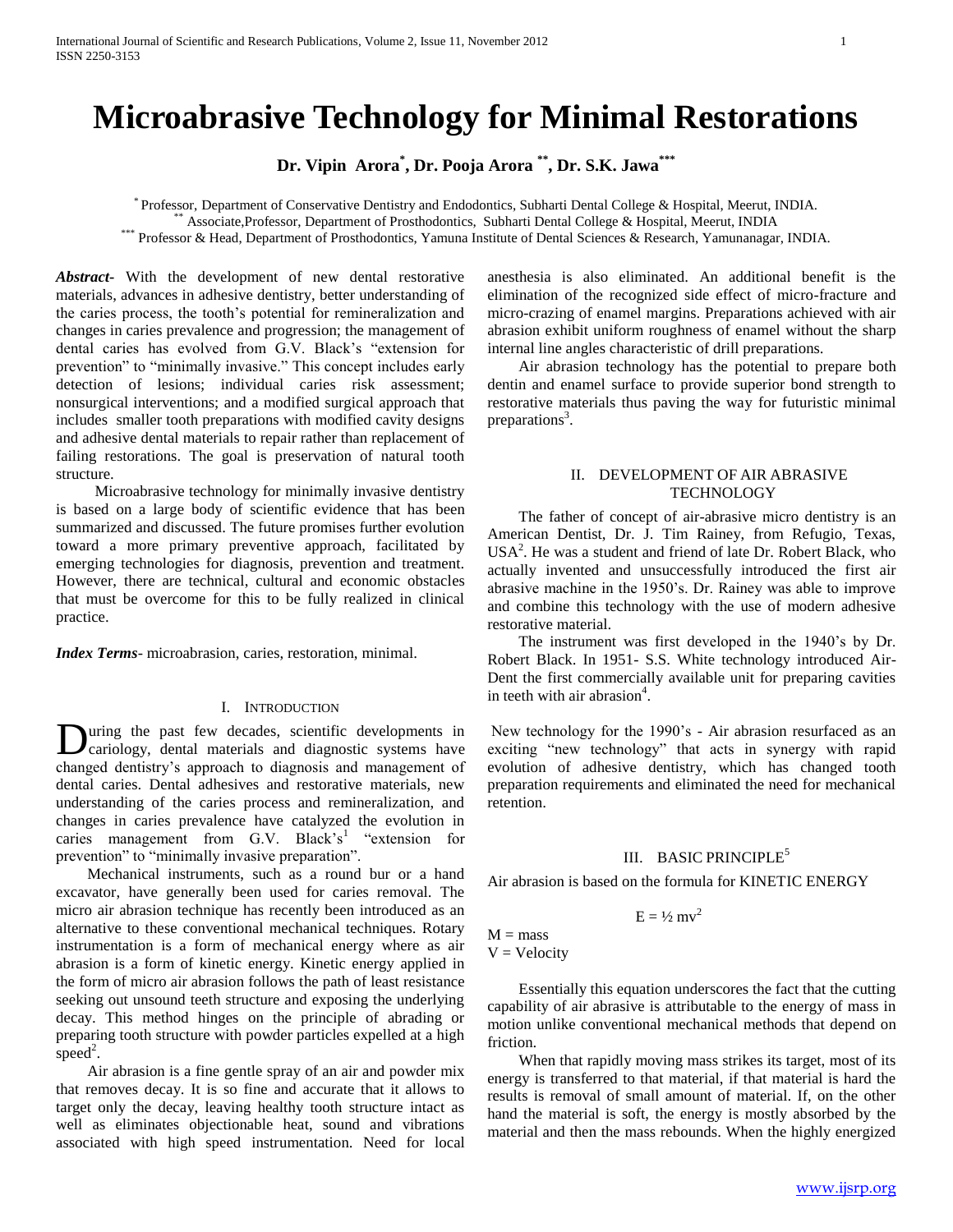abrasive particles are directed at healthy enamel, dentin the kinetic energy is absorbed by the substrate and cuts or abrades rapidly. That is why the modality is sometimes referred to as

# KINETIC CAVITY PREPARATION (KCP)<sup>6</sup>.

### **IV.** AIR ABRASION SYSTEMS AND FEATURES

 Air abrasion devices include cart, table top and handheld models. Hand held devices are used to prepare tooth, metal, composite or porcelain surfaces for bonding. Some models have built in features and accessories, such as additional compressor, evacuation system and high intensity curing light. Operator controls are either mechanical or digital. Some systems (eg. AIR-FLOW Prep K1) capture the aluminum oxide powder stream in water spray to reduce the pollution which increases comfort of operation.

Two different types of machines are available

- o Continuous mode without exhaust
- o Continuous mode with exhaust

# **Continuous mode without exhaust.**

 These machines work in on/off mode and provide a continuous flow of abrasive particles. The machines will effectively cut for several seconds after the power is turned off. This continuous cutting causes peripheral collateral damage to sound tooth structure and increased hydraulic pressure within the dentinal tubules. This results in pain. It may also cut areas within the preparation without the operator's anticipation. So the practitioners should avoid these machines. The continuous mode without exhaust is recommended only for extra oral procedures, such as preparing crowns for cementation.

### **Continuous mode with exhaust.**

 These machines provide a continuous flow of abrasive particles alongwith high volume evacuation system to remove particles. The continuous mode with exhaust is recommended only for intra oral procedures.

 **Commercially Air abrasive Equipment** available are PrepMaster or EtchMaster (Groman Inc.), Airbrator (North Bay/Bioscience, LLC), PrepStart and PrepAir (Danville Engineering), or CrystalMark (CrystalMark Inc.) all of which work on the same principle. Some like the RONDOflex plus (KaVo) work on the principle of air abrasion technology with water spray.

### **Optional accessories for the air abrasion system<sup>7</sup>**

 In addition to the different grades of the powder particles and the various tip diameter sizes and tip angulations for the air abrasion handpiece, there a few more accessories which will provide the clinician a better working environment:

1. Air abrasion resistant intraoral mirror: Majority of air abrasion operative dentistry procedures "eat up" an average of two to three mirrors per procedure, particularly when indirect vision is used. In an effort to conserve mirrors, the dentists will have a tendency to migrate towards direct vision, which in turn leads to

obvious long-term deleterious effects on one's back. This mirror designed by CrystalMark Dental Systems, Inc. can withstand the indirect blasts of abrasive powder that are part and parcel of air abrasion dentistry. These mirrors come gold-plated for ease of identification by the staff and fit the standard no. 5 cone socket handle.

- 2. Sand trap: These are soft plastic spheres that slip onto office suction and have a top opening through which the air abrasive system tip is introduced. This device traps the abrasive particles within the sphere from where they can be evacuated through the suction. This prevents the abrasive particles from entering the patient's oral cavity Sandtrap placed on mandibular molar demonstrating ease of debris evacuation
- 3. Power plus booster: Available as an accessory to the Prep Start (Danville Engineering) recompresses the compressed air up to 135 psi to increase the air pressure to allow for faster cutting thus reducing the patient chair-time.
- 4. Disposable air abrasion handpiece: The Airbrator® (North Bay/Bioscience, LLC) is a single-use air abrasion handpiece that connects to your existing airline. It is a direct alternative to traditional, expensive, self-contained air abrasion units. The Airbrator comes in three grades.

High Performance – For small incipient lesions and cavity preparations.

Medium Performance – For sealants, etching, bonding, and heavy stain applications.

Light Performance – (Sodium Bicarbonate Powder) For removing stains, cleaning, and polishing.

Others like the EtchMaster and PrepMaster® (Groman Inc.) are pre-filled disposable air abrasion systems that can adapt to your handpiece connection for etching and intra-oral cavity preparations, respectively.

- 5. Super high volume evacuation systems: Like the RapidVac or Union Medical Evacuation System is the ideal companion for all air abrasive systems. Delivering super high volume suction, these devices completely eliminate the chances of contamination of the dental operatory with abrasive particles.
- 6. MicroVibe: Mechanical vibrations of the MicroVibe tip helps resin penetrate narrow gaps. It also improves the flow of pit and fissure sealants by increasing the contact between the sealant and tooth structure for effective restoration of cavities prepared using the air abrasives.

# V. AIR ABRASION VARIABLES<sup>8-10</sup>

 Air abrasive units allow the clinician to focus a stream of aluminum oxide particles on a specific area of the tooth. The restorative capabilities of these techniques are wide ranging and dependent on how the operator controls the following variables.

### **Air Pressure**

 The dentist should always use the lowest air pressure necessary to perform a procedure. Most available units operate between 40-140 psi (pounds per square inch).For fissure cleaning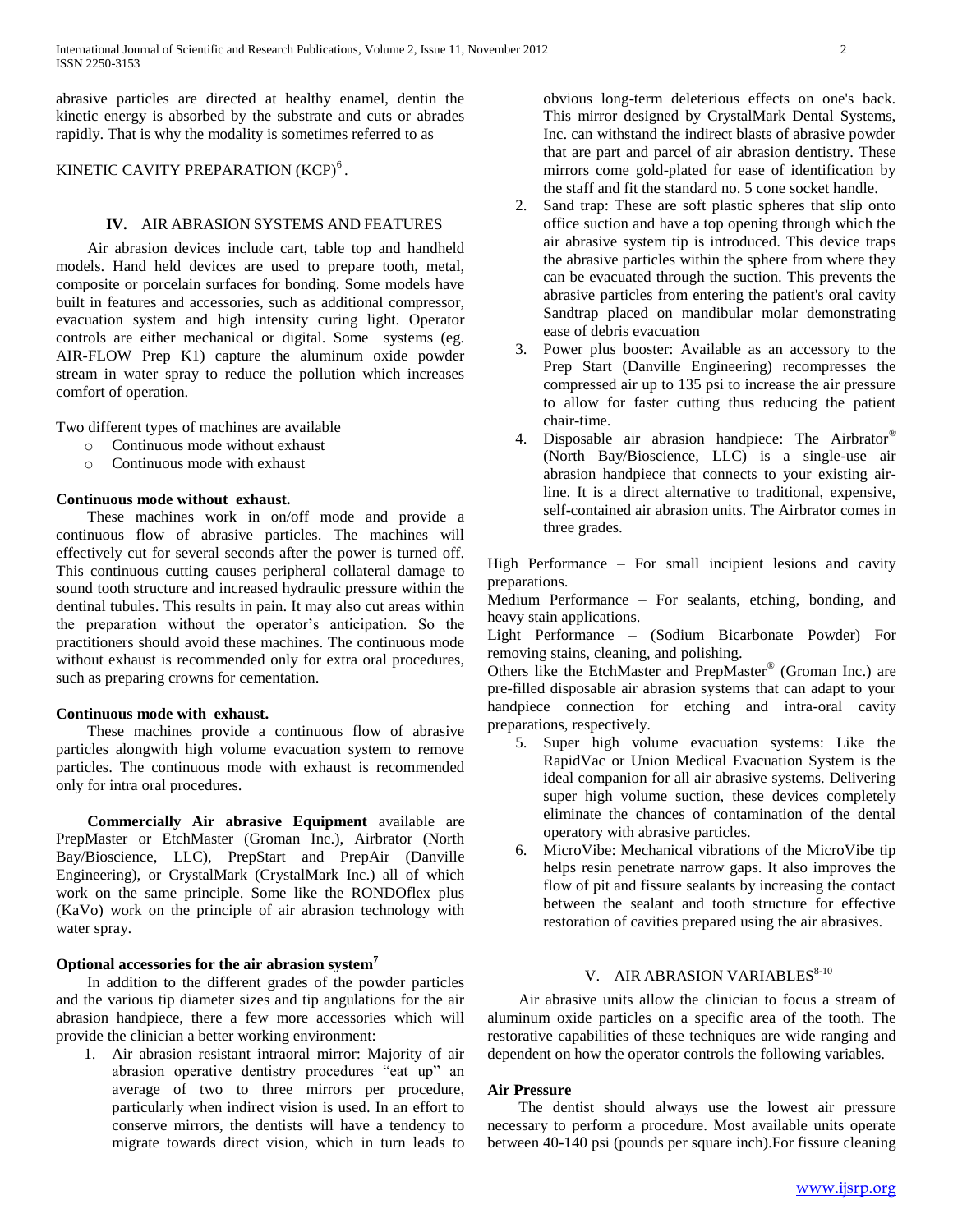prior to sealant application, a brief exposure of 40 psi is sufficient. While more extensive decay removal may require a nozzle pressure of 80 psi or more. Caution should be exercised when using air pressure higher than 80 psi.

### **Nozzle diameter**

 Several nozzle designs are available. Nozzle range in diameter from 0.011 to 0.032 inch and are available in 458, 678 and 908 angles. The larger the nozzle the larger the hole it creates. To remove large lesions and existing restorations, use a 0.018 inch nozzle. For most small lesions a 0.014 inch nozzle is recommended. For precise cutting, diagnosis of occlusal pits and fissures, small class II and III lesions or for refining class IV and V restorations, use 0.11 inch nozzle.

 Choose an angulation that provides the best access. Air abrasion handpieces and nozzles are removable to facilitate sterilization and have working angles ranging from 0° to 120°. For precision cutting, as might be required for a preventive resin restoration, the 80° tip is more appropriate than the 45° tip. When shallow preparations are needed, as in the case of cervical erosion, the cutting patterns of the 45° tip are more appropriate. For facial and lingual preparations, a 60° angle produces a

shallower preparation and allows for evacuation of reflected spray.

# **Particle Type and Size.**

Standard sizes used are

- o 27 micrometers more comfortable, less effective cutting
- o 50 micrometers more aggressive cutting, but more discomfort.

 The 50 micro meter white aluminum oxide particles are suitable for coarse surface finishing and are primarily used in extra oral micro etching procedures.If discomfort is encountered in deeper preparations, the use of smaller particle size and lower pressure is more comfortable for the patient. The smaller tip sizes are also more effective for decay removal.The unit performs a cutting action by impinging sharp edged powder particles against a surface. A cylindrical powder and air stream converges from the nozzle for a short distance (approximately 0.5 to 1.6 mm) and then diverges into a cone shape. The point of maximum convergence provides the maximum effect.

 The dentist should have good magnification to diagnose and visualize. A caries detection dye can be used to detect the lesion Earlier it was thought that the anatomy of fissures is simple. It is now recognized that the fissure in teeth are complex structure, with areas of subsurface restrictions, hypo-calcification and restrictions with in the fissure that can effectively hide areas of subsurface hypo-calcification that may be the genesis of decay. Air abrasion has an unparalleled ability to expose and allow exploration of hypo-calcified internal characteristics of occlusal fissures. Unsound fissures are the focal point of the genesis of new decay

 Cavity preparation design there for should be based on the anatomy of the occlusal surface with the optimal conservative approach.

#### **Cutting rate**

 The order of ease in cutting of tooth structures is hypocalcified enamel of the pit, fissures and grooves, enamel, dentin and caries. The cutting rate increases as the nozzle approaches the tooth surface more closely. The cutting rate also may be varied by adjusting the powder flow or airflow using different pressure settings and powder and by changing the nozzle diameter.

 Most preparation procedures can be easily accomplished with approximately 40-60 psi and 2.5g/min powder flow. Sensitivity is dependent on many factors, especially air flow, procedure flow and dwell time. A setting of 80 psi is the threshold for sensitivity. Pulsing the stream with the foot pedal also helps to decrease dwell time and sensitivity. It may take 1 – 2 minute to complete class I preparations on a molar, 5 seconds to complete a class V preparation on a pre molar.

 Soft carious dentin absorbs and scatters the particle stream. The use of small round bur is recommended for soft decay.

#### **Directing the Particle stream.**

 The particle stream exits the end of the tip making it an end cutting device. For cutting efficiently it is best to hold the nozzle tip at a  $30^0$  to 608 angle approximately  $1 - 3$  mm from the surface to be modified. This nozzle position will direct the flow of particles away from field instead of deflecting back into the oncoming stream. Scatter is also reduced. Directing the stream in to open pulp chamber and sulcus should be avoided as it can lead to an embolism.

### **Patient comfort.**

 The most important variable in patient discomfort is the depth of preparation. With deeper penetration in to vital dentin, patients are more likely to report sensations of coldness or pain. About 10% of preparations will require anesthesia. Patient should be informed about the amount of powder that ends up in the mouth. Most cavity preparations take between 30 sec to 15 minutes. Using a high volume evacuator and a 4x4 gauge placed in the operative field will help in controlling the powder entering the patient mouth.Stream intensity or particle flow rate is variable from 0-8g/min. A good standard approximation is 28g/min

# VI. MAIN INDICATIONS<sup>11</sup>

 **Class I.** The most popular current use of Micro air abrasion cutting teeth that have suspicious occlusal grooves but are not overtly carious. If a tooth shows radiographic evidence of significant dental caries in the occlusal area, air-rotor cutting is faster, easier and probably better than Micro air abrasion, because Micro air abrasion does not cut leatherlike caries well. However, Micro air abrasion is especially fast and effective and relatively painless when Class I areas donot show radiographic evidence of significant caries, and teeth have many potentially fissured occlusal grooves. In such cases, conservative tooth preparation can be made easily.

 **Class III.** Small Class III preparations are one of the most important indications for Micro air abrasion. Small Class III lesions, barely observable on a radiograph, can be penetrated easily and rapidly from the lingual or facial tooth surfaces,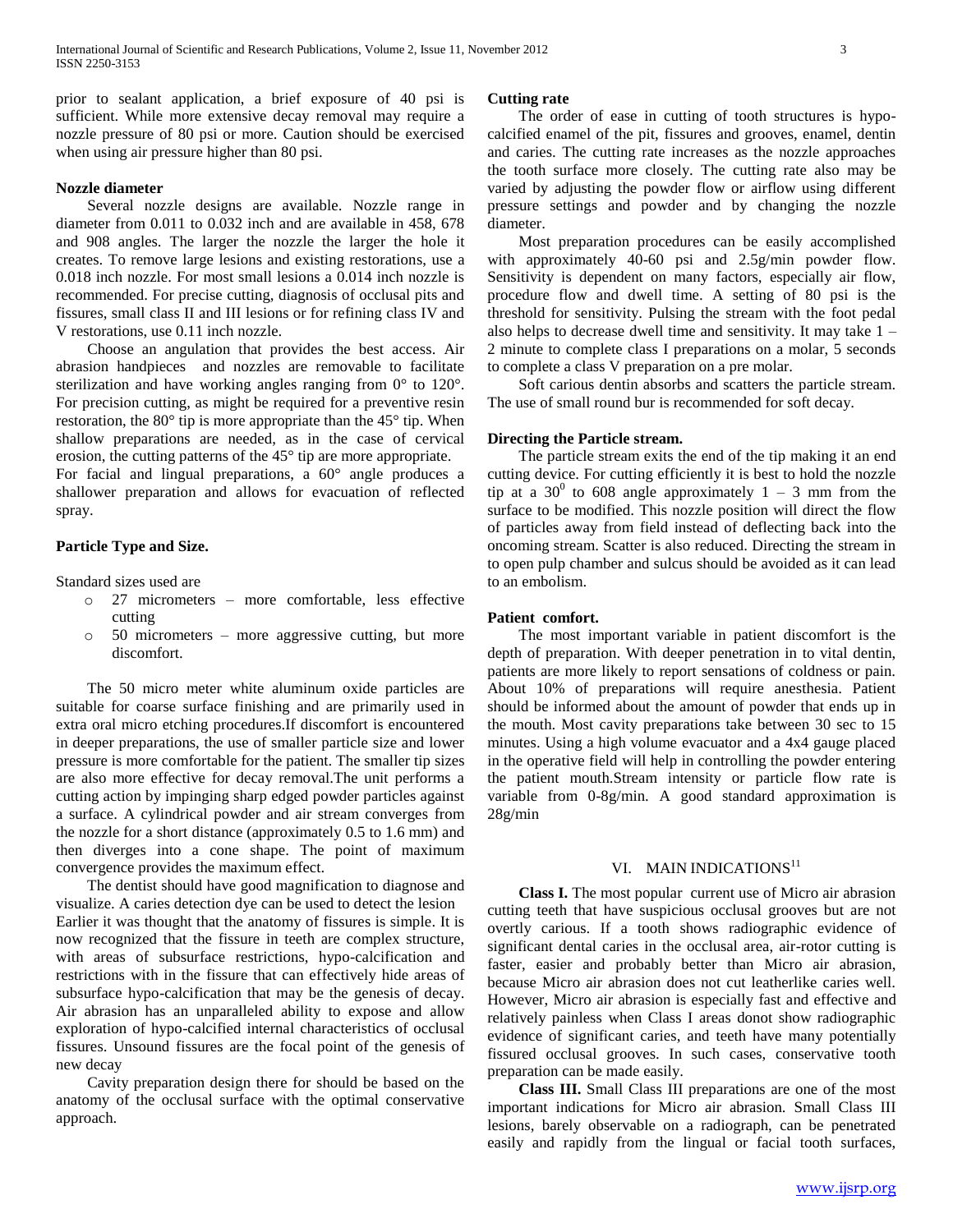usually without anesthetic. Of course, non carious adjacent teeth must be protected from being cut at the same time by placement of a piece of rubber dam or a 0.002- inch thick  $(50 \mu m)$  metal matrix band between the teeth.

 Larger Class III lesions, especially those containing moderately soft leatherlike caries, may be prepared more efficiently with burs.

 **Class V.** Small Class V lesions on enamel, dentin or both can be prepared easily and painlessly with Micro air abrasion Larger lesions with leatherlike dentin can be prepared faster and more easily using burs and spoon excavators. Rubber dam placement makes Class V preparations simple. Use of Micro air abrasion without a rubber dam stimulates blood presence, because Micro air abrasion cuts gingiva, causing significant bleeding.

 **Class VI**. Incisal potholes sometimes are called Class VI lesions. These preparations can be cut successfully with Micro air abrasion if meticulous care is taken and overcutting is avoided.

 **Margin repairs.** Many intracoronal restorations—including amalgams, composite resins, cast gold inlays and onlays, and ceramic inlays and onlays—develop margin imperfections after a few years of service. Micro air abrasion is ideal for cutting away defective tooth structure, developing tooth preparations, and cleaning and roughening tooth and restoration surfaces. Micro air abrasion provides a conservative preparation that accommodates margin repair with an appropriate low-wear bonded composite resin restoration or a flowable resin.

 Repair of larger defects containing significant dental caries may be accomplished more easily after an air rotor and bur are used to remove defective tooth structure and old restorative material.

 **Defective pits.** Many teeth have defective facial or lingual pits, especially on lower molar facial surfaces and upper molar palatal surfaces, as well as upper lateral and central incisor palatal surfaces. When these pits contain only minimal caries, they may be prepared conservatively and ideally with Micro air abrasion. Congenitally defective, rough, unesthetic surfaces are also perfect candidates for Micro air abrasion. Minimal invasive tooth preparation on these surfaces with Micro air abrasion provides ideal conservatively cut surfaces for placement of either flowable resin or conventional filled restorative resin.

# VII. LESS-USED INDICATIONS FOR MICRO AIR ABRASIONTOOTH CUTTING<sup>11</sup>

 **Class II.** For carious lesions deeper than minimal dentin penetration, Class II preparations with Micro air abrasion are possible, but difficult and unpredictable. Although some clinicians have mastered Class II tooth preparations with Micro air abrasion most would agree that cutting Class II preparations with an air rotor and bur is faster, more predictable and easier.

 **Class IV.** Fractured anterior tooth angles or Class III preparations that have broken incisal

angles and have become Class IV situations require significant effort and considerable time

with Micro air abrasion. Rotary diamond or bur cutting is more appropriate.

 Any larger tooth preparations requiring fine details— such as inlays, onlays, partial crowns and full crowns—are not suitable candidates for micro air abrasion.

VIII. CONTRAINDICATIONS TO AIR ABRASION<sup>11</sup>

- Severe dust allergy
- Asthma
- Chronic pulmonary disease
- Recent extraction
- Oral surgery
- Any open wound, lesion, or sore, or sutures in the mouth
- Recent periodontal surgery or advanced periodontal disease with a compromised periodontal attachment
- Recent placement of orthodontic appliances with resulting oral abrasions
- Sub gingival caries removal
- Any condition that would place the patient at greater risk for emphysema by using compressed air in the mouth

# IX. CLINICAL PROCEDURE<sup>2,3, 11-15</sup>

 Diagnosis is the first step before initiating treatment and is done by using a caries detecting dye or DIAGNOdent laser. With caries detecting dye, only stained tooth structure needs to be removed. DIAGNOdent laser gives an accuracy of 90% in detecting caries. Sodium bicarbonate prophylaxis is essential before using caries detecting dyes or DIAGNOdent laser for detecting caries.

 There are two types of decay - non vital caries and vital caries. It is important to minimize invasion in to the vital caries areas of carious lesions. The vital carious portion of a lesion, although de-mineralized, retains the ability to re-mineralize (Massler's theory). Caries detection dyes allow the practitioner to differentiate between non-vital and vital structures.

### **These are the typical steps in treating carious lesions with air abrasion**

- 1. Stain with caries- detection dye. Often in class V preparations the superficial layer contains oil which may not stain properly. It is always valuable to abrade a suspicious area lightly and restain.
- 2. Select a medium tip diameter (0.0014 inch) and select the correct angulation. Start with a fairly low air pressure (  $< 60$  psi) and low flow rate ( $< 2$  g/sec)
- 3. If the suspicious area is carious, the moisture in the decayed area will pick up the aluminium oxide particles, and subsequent particles will bounce off, reducing the cutting effectiveness
- 4. Attempt to point the stream with in confines of decay to avoid cutting sound areas. The carious area will begin to desiccate, making it easier to cut
- 5. Remove decay
- 6. Restoration: If one is having trouble maintaining moisture control and esthetics is not important, base the tooth with auto cure glass ionomer. In deep cavities that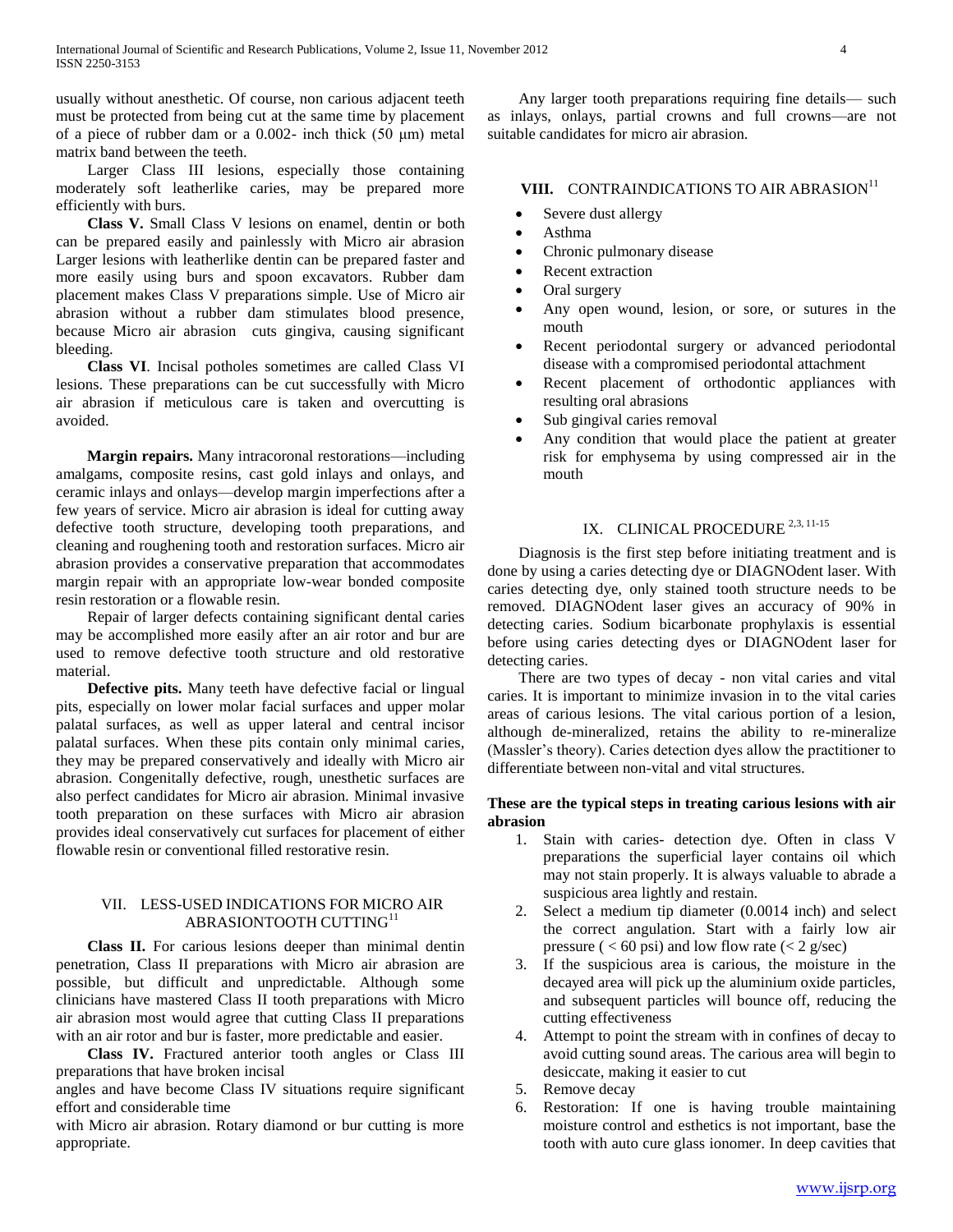can be bonded, a compomer base is a good compromise because it is harder, adheres better, still imparts caries resistance to the tooth, and has a fluoride- re uptake capability

### **Non carious**

- 1. Determine major cause of the lesion : abrasion or abfraction
- 2. When abfraction is the major cause, the restoration should have higher degree of flexibility than that for abrasion – micro fill anterior composite. If abrasion is the major cause, the best thing is a posterior composite, because it has the greater resistance to abrasion.
- 3. If posterior composite with abfraction is used, it will likely pop out; if anterior composite with tooth brush abrasion is used, it will get worn away.
- 4. In non carious class V preparations, the tubules of the superficial dentin are often sclerotic, particularly in abfraction type lesions, making adhesion difficult.
- 5. The first goal is to remove any superficial contaminants
- 6. Any such lesion found to be hyper sensitive is treated with a dentin bonding priming agent. If the tooth becomes less sensitive, it can possibly be controlled just by bonding. If it continues to be sensitive, the problem may be some form of irreversible pulpal hyperemia, and the patient needs to be warned of a possible root canal treatment.
- 7. If hyperemia resolves with in 2 weeks, dyclone is applied to the tissue for a full 2 minutes. Use the smallest tip possible with low air pressure (40 psi) to abrade bio film and any bonding priming agent that was supplied previously, as a de sensitizing agent
- 8. Acid etch the tooth first and then place priming agent
- 9. Restoration: With abfraction, use flowable, flowable/ stackable or anterior micro fill (caries resistance less necessary, longevity more important). With abrasion, use a thick heavy posterior composite.
- 10. Trim and polish with a high speed drill
- 11. Polish
- 12. Place sealer over the composite

 For class V preparations and desensitization by kinetic burnishing, start with a smaller particle size (27 micro meter), lower air pressure (40 psi) and a lower powder flow (2g/min) for more comfort and a more effective dental seal.

All class II and III preparations must have a matrix band or rubber dam segment and wood wedge in place before starting to protect the gingival and adjacent tooth.For inter-proximal caries, start with 60 psi aimed at the vertical axis of the tooth, approximately 1.5 mm from marginal rim contact and never aimed at the inter-proximal caries. The coronal cemento enamel junction tapes of the tooth will allow intersection of the caries. As the deeper recess is entered in the cavity preparation, reduce the pressure and particle size for comfort.

# **Typical mistakes to avoid includes the following**

- Do not touch the surface of the tooth with the air abrasion tip
- Do not back up 2.5 mm from the surface
- Do not blast the whole surface from afar
- Do not sweep the tip like a brush

# **The adhesive restorative materials of choice following kinetic cavity preparation include**

- Glass ionomers
	- $\triangleright$  Auto cures
	- $\blacktriangleright$  Light cures
	- Compomers
- Composites
	- $\triangleright$  Flowables
	- $\triangleright$  Stackables
	- $\triangleright$  Anterior micro fills
	- $\triangleright$  Posterior micro fills
	- $\triangleright$  Condensables

### X. ADVANTAGES OVER CONVENTIONAL  $METHODS<sup>2-15.17,18</sup>$

- o Reduced need for anesthesia
- o Reduced patient apprehension.
- o Rapid and efficient cutting.
- o Precise controlled cutting.
- o Less heat, noise and vibration,
- o Better bond strength.
- o Can work in all quadrants in the same appointment.
- o Minimally invasive access, conserves tooth structure.
- o No micro-fractures in tooth structure.
- o Static electricity produced is disposed over a large area in contrast to the pin point production in the case of high speed drill.

# XI. DISADVANTAGES OF AIR ABRASION<sup>2-15</sup>

- 1. Ability to accomplish only some aspects of dentistry.
- 2. Lack of tactile sensation when using the air abrasion handpiece, because the nozzle of air abrasion instrument does not come in contact with the tooth.
- 3. Non contact based modality, leading to significant risk of cavity over preparation and inadequate carious dentin removal.
- 4. Mess and spread of aluminum oxide around the dental operatory.
- 5. Danger of air embolism and emphysema.
- 6. Impaired indirect view because abrasive particles collect on mirror rapidly blocking the viewing surfaces.
- 7. Damage to dental mirrors, optical devices like magnifying loupes, intraoral camera lenses or photographic equipment.

# XII. SAFETY ISSUES<sup>16</sup>

1. The particles inhaled are more than 10μm in size and cannot enter the alveoli, they are readily swept away by normal ciliary action. To reduce respiratory exposure, the clinical staff should always use surgical face masks and use dry vacuum systems to reduce patient exposure.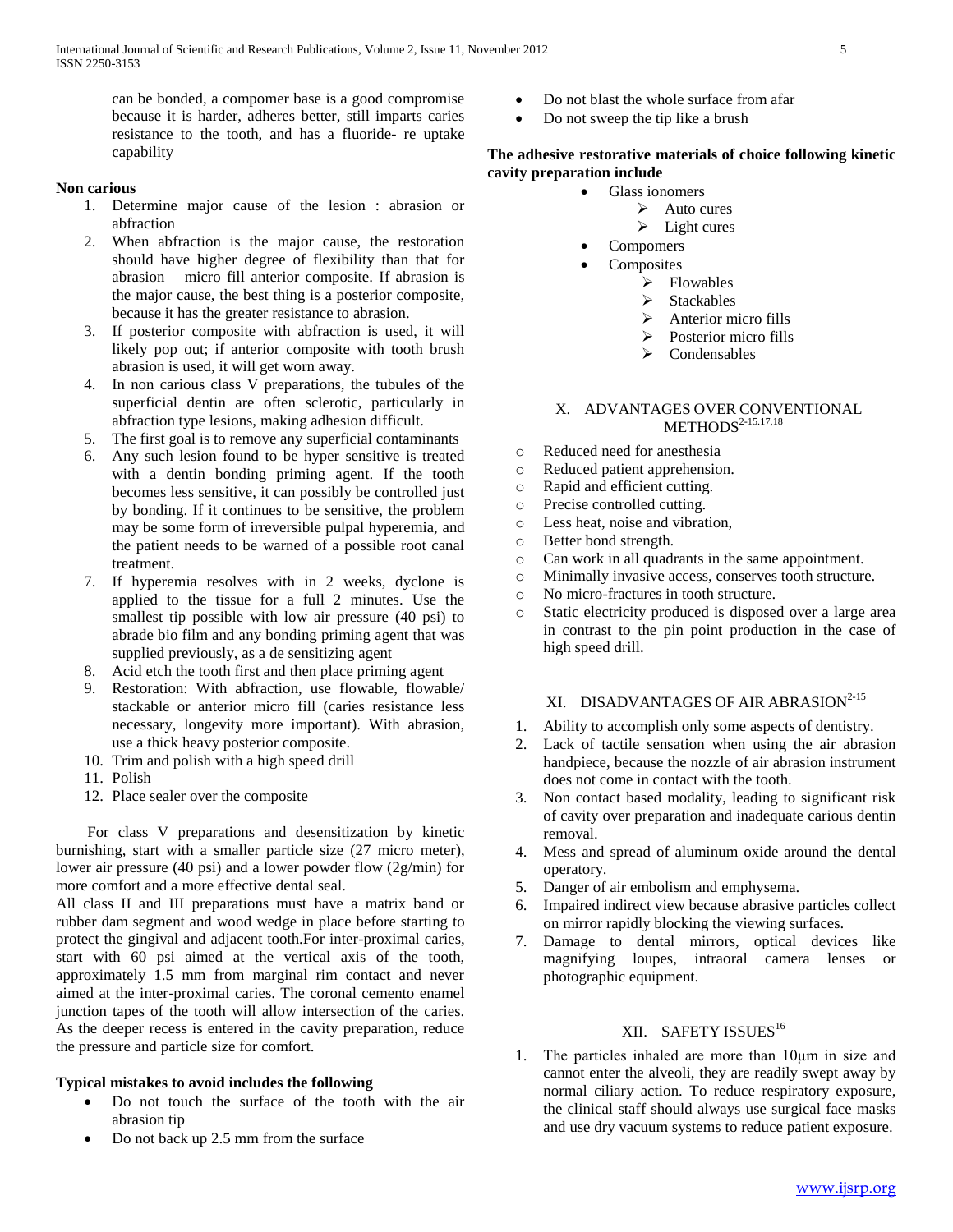- 2. Use rubber dam, protective eye glass and dead soft metal matrix to protect adjacent tooth structure.
- 3. Use disposable mouth mirrors.
- 4. Rinsing instead of rubbing the optical surfaces helps prevent scratches.
- 5. High speed suction and an external vacuum system are necessary to capture the powder that escapes into the air and to enhance practitioner vision and patient comfort.

# XIII. LATEST ADVANCEMENTS<sup>17</sup>

 **Hydro abrasion:** The cornerstone of Minimally Invasive Dentistry has been the use of air abrasion for preparation and surface texturing for resin bonding or glass ionomer placement. Due to the messy nature of the process of accelerating aluminum oxide particles at a tooth, the concept has come and gone various times throughout history. Recently, a modified and more practical concept has been introduced and termed as hydro abrasion

 The term hydro abrasion itself is as much a misnomer as the term air abrasion is. Neither one of them uses water or air to abrade a tooth. Aluminum oxide particle acceleration is the source of abrasion and compressed gas is the propellant. In the process of "hydro abrasion" the difference is that the particles are accelerated along with a spray of water. This combination of a spray of water and particles allows the user to not only keep the particles from bouncing all over the patient, operators and operatory but also keeps the surgical site free of extra debris. The handpiece has a circumferential water stream around the centered aluminum oxide particle stream which keeps water around the dry particles. Moisturizing the particle stream accomplishes multiple enhancements to the use of particle abrasion. Not only it keeps the scatter of dust down to a minimum but moisturizes the tooth during the delivery of the dry particles and keeps fluids within the open dentin tubules from being drawn out of the tubules and reduces the level of sensitivity.

 The commercially available hydroabrasion unit is Danville's PrepStart  $H_2O$  unit. Danville offers a conversion kit as well to change original PrepStart to a hydro-abrasion model.

# **Bioactive glass air abrasion 19.20**

 The bioactive powders developed for air-abrasive use may be considered as innovative bioactive materials for therapeutic remineralization of dental hard tissues.

 Bioglass removes healthy dentine at a higher rate than carious dentine - the difference however, being less than with equivalent alumina air-abrasion, thus making it a potentially more selective instrument for clinical caries excavation.The dentin treated with bioactive glass shows lower roughness, and most of the dentinal tubules are completely occluded. Unnecessary over-preparation of carious enamel often occurs clinically during operative caries management.

 Bio-active glass abrasion removes completely the demineralised enamel from lesions with clinically insignificant over-preparation of sound tissue, indicating technique selectivity towards grossly demineralised enamel. Alumina air abrasion results in substantial enamel removal in both sound and demineralised tissues indicating the operator selectivity required to use the techniques effectively in clinical practice.

 Polyacrylic acid-Bioglass 45S5 (BAG) particles and bioactive glass modified with soda-lime spherical glass<sup>21</sup> used for the abrasion procedures might be a suitable strategy to enhance the bonding durability.

Selective enamel powder  $(SEP)$  air abrasion<sup>22</sup>. SEP is different in its ablative properties towards caries with dentin involvement or no dentin involvement. In terms of dental treatment, SEP seems to have a diagnostic potential for enamel lesions before operative intervention in patients with high caries risk.

# **Helium propelled air abrasion<sup>23</sup>**

 Helium used as a propellant gas for air-abrasion produces greater cutting efficiency compared to the use of air as a propellant. Higher cutting rates, when desired, can reduce operative times. Helium air-abrasion is significantly more efficient in cutting the enamel at all pressures, with a 40% increase for 100PSI propellant pressure.

### XIV. SUMMARY

 Researchers have conducted extensive studies using different abrasives to remove caries selectively. These adjuncts with convectional micro air abrasion are designed to allow the dentist to discriminate easily and selectively against unsound tooth structure. The goal of micro air abrasion is to allow the dentist to remove the unsound tooth structure discriminately. Kinetic energy applied in the form of micro air abrasion follows the path of least resistance, seeking out unsound tooth structure and exposing the underlying decay.

### XV. CONCLUSION

 Microabrasive technology for minimally invasive dentistry is based on a large body of scientific evidence that has been summarized and discussed. The future promises further evolution toward a more primary preventive approach, facilitated by emerging technologies for diagnosis, prevention and treatment. However, there are technical, cultural and economic obstacles that must be overcome for this to be fully realized in clinical practice.

#### **REFERENCES**

- [1] Black G V. Lecturers on operative dentistry and bacteriology. Chicago: Blakelee publishing co; 1899.
- [2] Andrew Brostek: Air Abrasion Microdentistry- A new type of dentistry. Famdent 2002; Vol-2:19-23.
- [3] Dmitrova AG, Kulakov AA, Vinnichenko IuA, Monastyreva EG. Microabrasive tooth [preparation for early caries prevention and treatment.](http://www.ncbi.nlm.nih.gov/pubmed/22433647) Stomatologiia (Mosk). 2011; 90(6): 58-60.
- [4] Pitel ML. The resurgence of air abrasion into restorative dentistry. Part 1. Dental Today 1998; 17:62-69.
- [5] Myers TD. Advances in air abrasive technology. J. Calif Dent Assoc 1994; 22:41-44.
- [6] Banerjee A Watson TF, Kidd Eam. Dentine Caries excavation: A Review of current clinical techniques. Br Dent J 2000;188:476-482.
- [7] [Hegde VS,](http://www.ncbi.nlm.nih.gov/pubmed?term=Hegde%20VS%5BAuthor%5D&cauthor=true&cauthor_uid=20582212) [Khatavkar RA.](http://www.ncbi.nlm.nih.gov/pubmed?term=Khatavkar%20RA%5BAuthor%5D&cauthor=true&cauthor_uid=20582212)A new dimension to conservative dentistry: Air abrasion[. J Conserv Dent.](http://www.ncbi.nlm.nih.gov/pubmed/20582212) 2010 Jan;13(1):4-8.